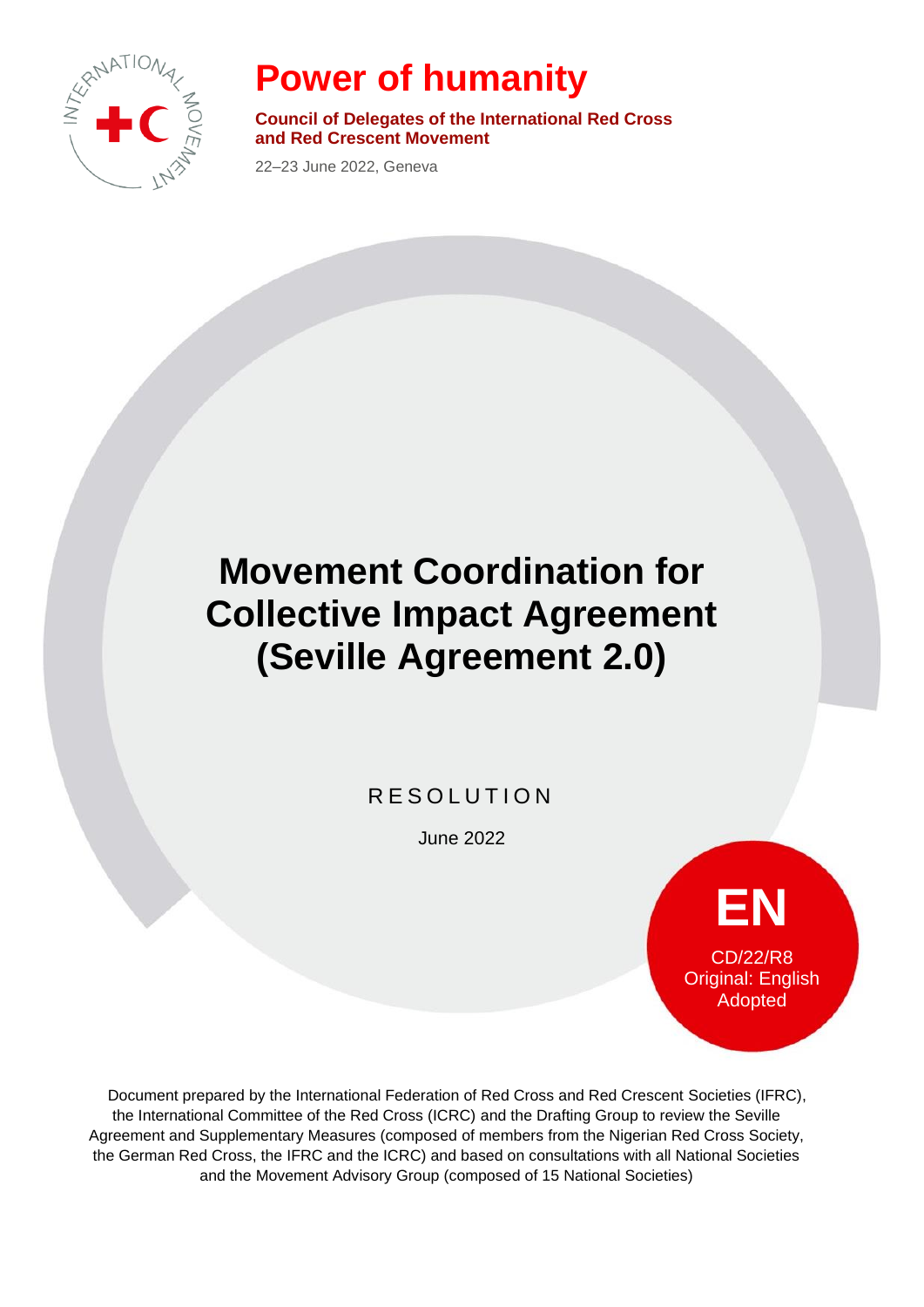## **Movement Coordination for Collective Impact Agreement (Seville Agreement 2.0)**

The Council of Delegates,

*deeply concerned* by the level of human suffering around the world,

*recalling* the International Red Cross and Red Crescent Movement's (Movement) mission to prevent and alleviate human suffering at individual, community, national and international levels, and guided by its Fundamental Principles,

*reaffirming* that National Red Cross and Red Crescent Societies (National Societies) are a vital force of the Movement, *deeply appreciating* the central role that National Societies play in their own countries as auxiliaries to their public authorities in the humanitarian field and in their role as the trusted local humanitarian partner of choice, and *reaffirming* that there must be consistent investment in and coordinated support for National Societies before, during and after armed conflicts, disasters and other crises,

*recalling* that, in the face of increasingly complex and overlapping crises, which exacerbate the vulnerability and hardship of affected people, it is critical for National Societies, the International Federation of Red Cross and Red Crescent Societies (IFRC) and the International Committee of the Red Cross (ICRC) to cooperate and coordinate with each other in a manner that is collaborative and inclusive and that leverages their distinct and complementary mandates, expertise and capacities, thereby enhancing their collective strength and achieving greater impact for people in need,

*recognizing* the need to scale up the impact and visibility of the Movement's humanitarian "Red Pillar", particularly by achieving common Movement goals,

*noting with appreciation* the work undertaken since the 2019 Council of Delegates to review the "Agreement on the Organization of the International Activities of the Components of the International Red Cross and Red Crescent Movement" (Seville Agreement), adopted by Resolution 6 of the 1997 Council of Delegates, and the "Supplementary Measures to Enhance the Implementation of the Seville Agreement" (Supplementary Measures), adopted by Resolution 8 of the 2005 Council of Delegates, with a view to enhancing the Movement's collective impact,

*commending* the presidents of the IFRC and the ICRC for launching this work and the ICRC's director-general and the IFRC's secretary-general for leading it through extensive consultations with National Societies,

*highlighting* the contributions of the National Society Movement Advisory Group, which shaped initial consultations and articulated common goals for enhancing the Movement's collective impact,

*expressing deep appreciation* for the contributions made by National Societies during the consultations, which supported these common goals and for their calls for the Seville Agreement and its Supplementary Measures to be revised in order to reflect the centrality of National Societies in their own countries, to include commitments to flexible and inclusive coordination based on Movement components' respective mandates and strengths, to improve the coordination of resource mobilization, communications, positioning and representation, to consistently invest in and provide support for National Societies, to strengthen integrity and to faithfully implement the Agreement, drawing on